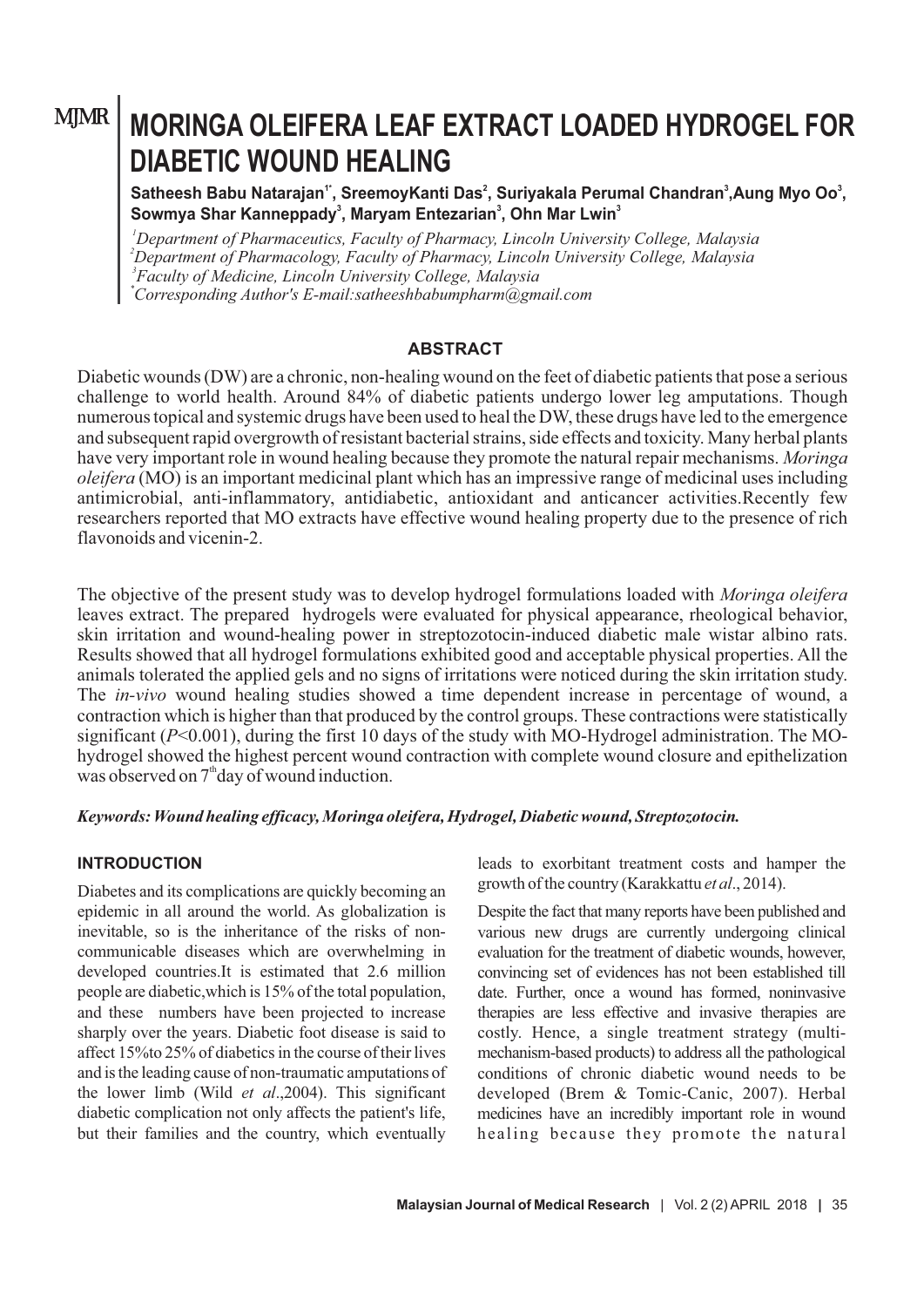mechanisms (Dorai, 2012). Plant extracts like flavonoids, terpenoids, tannins and xanthones, when administered through novel drug delivery system, show enhanced absorption which enables them to cross the biological membrane,which leads to greater bioavailability. *Moringa oleifera* (MO) is a significant medicinal plant which has an impressive range of medicinal uses including antimicrobial, antiinflammatory, antidiabetic, antioxidant and anticancer activities. Recently, researchers reported that MO extracts have effective wound healing property because of the presence of rich flavonoids and vicenin-2 (Gothai *et al*., 2016). However, leaf extract as such to apply on the wound is not convenient and difficult to attain better therapeutic effect. Hence, there is urgency to revolve the wholesome benefits of herbal medicine into modern drug delivery system. It has synergistic potential to treat various chronic diseases with lowest overall cost of the therapy.

Carbopol based hydrogels drug delivery has been extensively studied for diabetic wound healing applications during the past decade for its exclusive advantages including fluid absorption and hydration of the wound bed (Zinov'ev,2014).Carbopol is made of carbomers.It is cross-linked together and makes a microgel structure that makes them optimal to be used as a drug delivery carrier for dermatological applications (Guo, 2003).The drug delivery can be used to achieve controlled release when desired. This microgel structure makes it possible for these systems to tolerate the physical movement of the body and shape themselves after application (Islam *et al*., 2004). It is cross-linked with polyalkenyl ethers or divinyl glycol. These polymers are anionic polymers that need naturalization to become gellified. Organic amines like triethanolamine can be used to naturalize these polymers in liquids. Carbopol Ultrez 20 is a new polymer with an excellent rate of dispersion and it forms gels without extensive dispersion (Guo, 2012).

Therefore, this study was aimed to develop Carbopol (Ultrez 20) based hydrogel system for MO extract to explore its wound healing potential. MO-CH has been formulated and investigated for its various formulation parameters. The wound healing efficacy was evaluated using streptozotocin induced diabetic albino rats.

#### **MATERIALS AND METHODS**

Carbopol (Ultrez 20), Streptozotocin from SRL

chemicals, India. All other chemicals and reagents used for this research were analytical grade.

#### **Plant collection and extracts preparation:**

Matured leaves of *M. oleifera* were collected from the farm,Universiti Putra Malaysia, during the rainy season and authenticated by a botanist. A voucher specimen (SK 1561/10) was deposited at the herbarium of Institute of Bioscience. The air-dried and powdered leaves were extracted by a maceration process with 1:1 ratio of methanol and distilled water with the help of shaking the incubator set at 27°C for 24 hours. Extracts were then filtered and evaporated to dryness under reduced pressure with rotary evaporator. The dried crude extracts were stored in a refrigerator for further use.

#### **Formulation of M. Hydrogel:**

Carbopol (Ultrez 20) has very good dispersion ability and forms gels rapidly. In brief, the gels (0.2, 0.5 and 1% w/w, respectively) were prepared by thefollowing procedure (Skalko *et al*., 1998). Carbopol resin (weight in grams) was dispersed in distilled water (volume according to the desired concentration of gel). The mixture was stirred until thickening occurred and then neutralized by drop-wise addition of 50% (w/w) triethanolamine, until a transparent gel appeared. Quantity of triethanolamine was adjusted to achieve gel with desired pH. The formulated MO-hydrogels were stored atroom temperature for 24 hours to stabilize.

#### **Physical Characterization:**

The prepared gels were inspected visually for their color and homogeneity.The spreadability of the gel formulations was determined by measuring the spreading diameter of 1g of gel between two horizontal plates (20  $cm \times 20$  cm) after one minute. The standardized weight tied on the upper plate was 125 g. The results obtained were average of three determinations.The pH was measured, at room temperature, in each gel sample using digital pH meter which was calibrated before each use with standard buffer solutions.The pH of the gel formulations was performed at 1, 10, 45 and 60 days after preparation to detect any pH changes with time.

#### **Viscosity Measurement:**

Viscometer (Brookfield digital viscometer DV-III,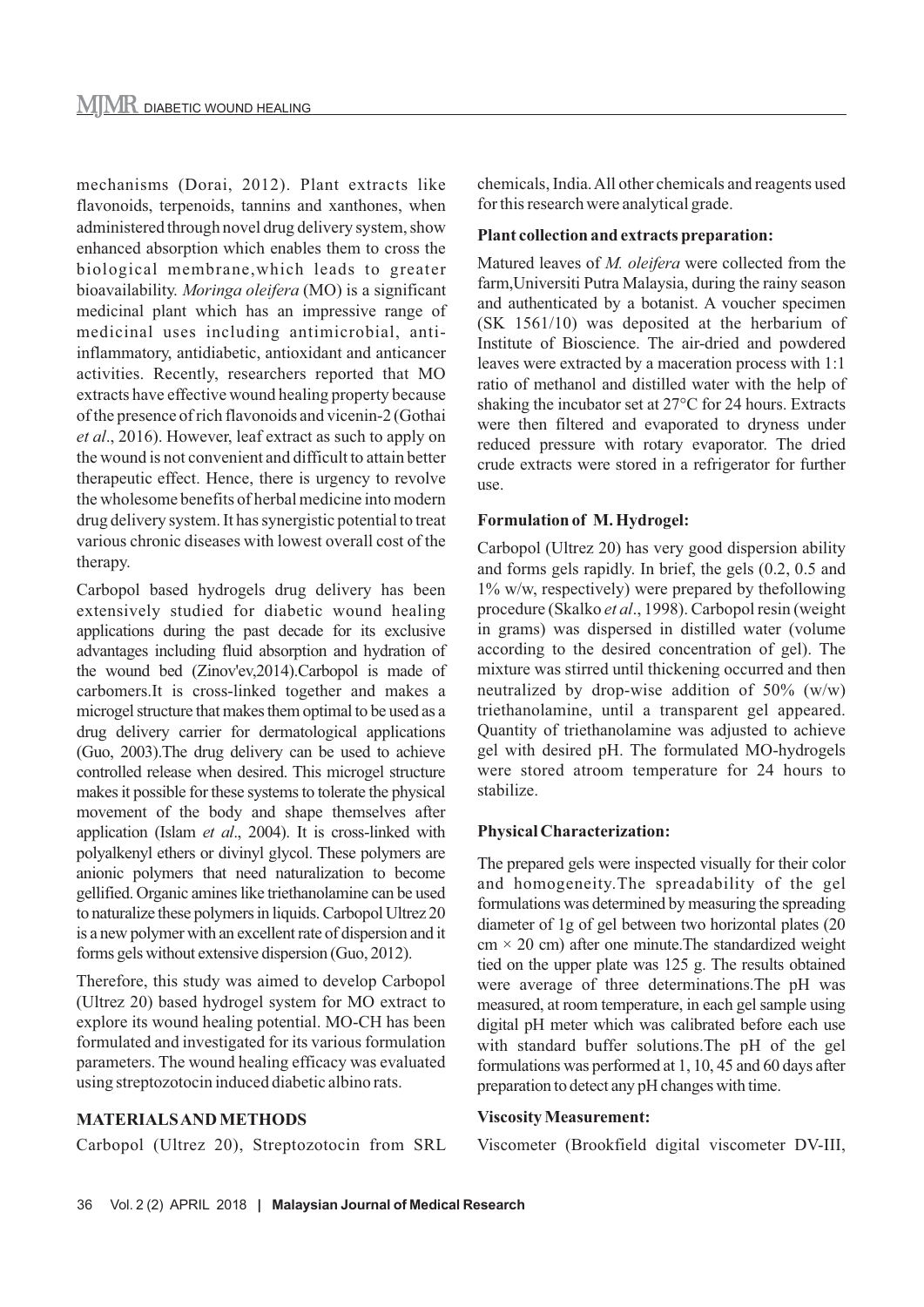temperature (25  $\pm$ 1°C) before the measurements were taken.

#### **Microbial load test by disc diffusion method:**

The formulations were dissolved in methanol and filtrated through 0.45 µm Millipore filters. Microbial load was then carried out by disc diffusion method using 100 µL of suspension containing 104 CFU/mL of bacteria, 110 CFU/mL of yeast and 122 spore/mL of fungi spread on NA,SDA and PDA medium, respectively. The blank discs were impregnated with 20 µL of dissolved compounds and placed on the inoculated agar. Negative controls were prepared using same volume of methanol employed to dissolve the synthetic compounds.Ofloxacin (5µg/disc) and nystatin (100 µl/disc) were used as positive reference standards for bacteria and fungi, respectively, to determine the sensitivity of one strain/isolate in each microbial species tested. The inoculated plates were incubated at 36±1˚C for 24 h for bacterial strains and 48 h for yeast, at 27±1˚C for 72 h for fungi isolates.Antimicrobial activity was evaluated by measuring the zone of inhibition against the test organisms (Öğütçü *et al*., 2008).

### **Antimicrobial Activity:**

The anti-microbial activity of each formulation was assessed by cup plate method. The zone of inhibition was *measured in nutrient agar medium, employing Bacillus subtilis, Staphylococcus aureus, Escherichia coli* and *Pseudomonas aeruginosa* as test organisms (Patel *et al*., 2011).

#### **Skin irritation studies:**

Wistar rats (200-250 g) of either sex were used for testing of skin irritation. The animals were maintained on standard animal feed and had free access to water. The animals were kept under standard conditions. Hair was shaved from back and area of 4cm was marked on both sides, one side served as control while the other side was test.MO-hydrogel was applied (500 mg/animal) twice a day for 7 days and the site was observed for any sensitivity and reaction if any. It was graded as 0, 1, 2, 3 for no reaction, slight patchy erythema, slight but cofluent or moderate but patchy erythema and severe erythema with or without edema, respectively.

# **Stability testing of hydrogels:**

Accelerated stability testing was used to study the

influence of temperature on the gel stability. For that purpose, 0.5% Carbopol hydrogel with pH values of 4.2, 4.7, 5.8, 6.9, 8.2 and 10.4, respectively were kept in a thermostat at 40°C. After one-month period, the gels were analyzed on viscosity, pH and microbial content as previously described. w.

#### **In vivo wound healing efficacy of MO-Hydrogel:**

#### *Induction of diabetes in animals*

Healthy male Wistar rats weighing between 200- 250 g were used for the study. They were housed in polycarbonated cages with sterilized rice husk bedding under controlled condition of 12 hourslight/darkness cycle and a temperature of 25±2°C. The animals were fed with commercial rat feed and tap water and allowed to acclimatize to environmental condition for 7 days prior to the commencement of the study. The experiment followed guidelines of Institutional Animal Care Use Committee of Faculty of Pharmacy, Lincoln University College, Malaysia (Approval No: LUC/IAEC/2016/012).

Induction of hyperglycemic condition was done using a combination of STZ and NAD according to the dosage reported in previous studies. The animals were injected with 150 mg/kg of NAD via intraperitoneal route and inject 65 mg/kg of STZ after 15 minutes. The induction procedure was repeated after 24 hours with the same dose of NAD and STZ. Blood was drawn from the tail after 72 hours to ensure successful induction of hyperglycemia, and glucose level was measured using a commercial glucometer (Accu-Check glucometer, Hoffman-La Roche Ltd., Basel, Switzerland). Rats with elevated blood glucose level  $(\geq 10 \text{ mmol/L})$  were considered diabetic.Physical parameters such as body weight, food, and fluid intake were also recorded at specific intervals during the experimental period.

#### *Induction of wound in diabetic animals and treatment*

Prior to commencement of wound infliction, rats were anesthetized intramuscularly using xylazine 10 mg/kg and ketamine 90 mg/kg. The animals were shaved with an electric clipper at the dorsal back. Full thickness (6 mm diameter and 2 mm depth) of wounds were created using a sterile 6 mm biopsy punch. Wounds were left open and treated with prepared formulation.Various concentrations of formulated Hydrogel loaded *M. oleifera leaves* extract were applied topically to treat the animals twice daily for 21 days. The grouping of the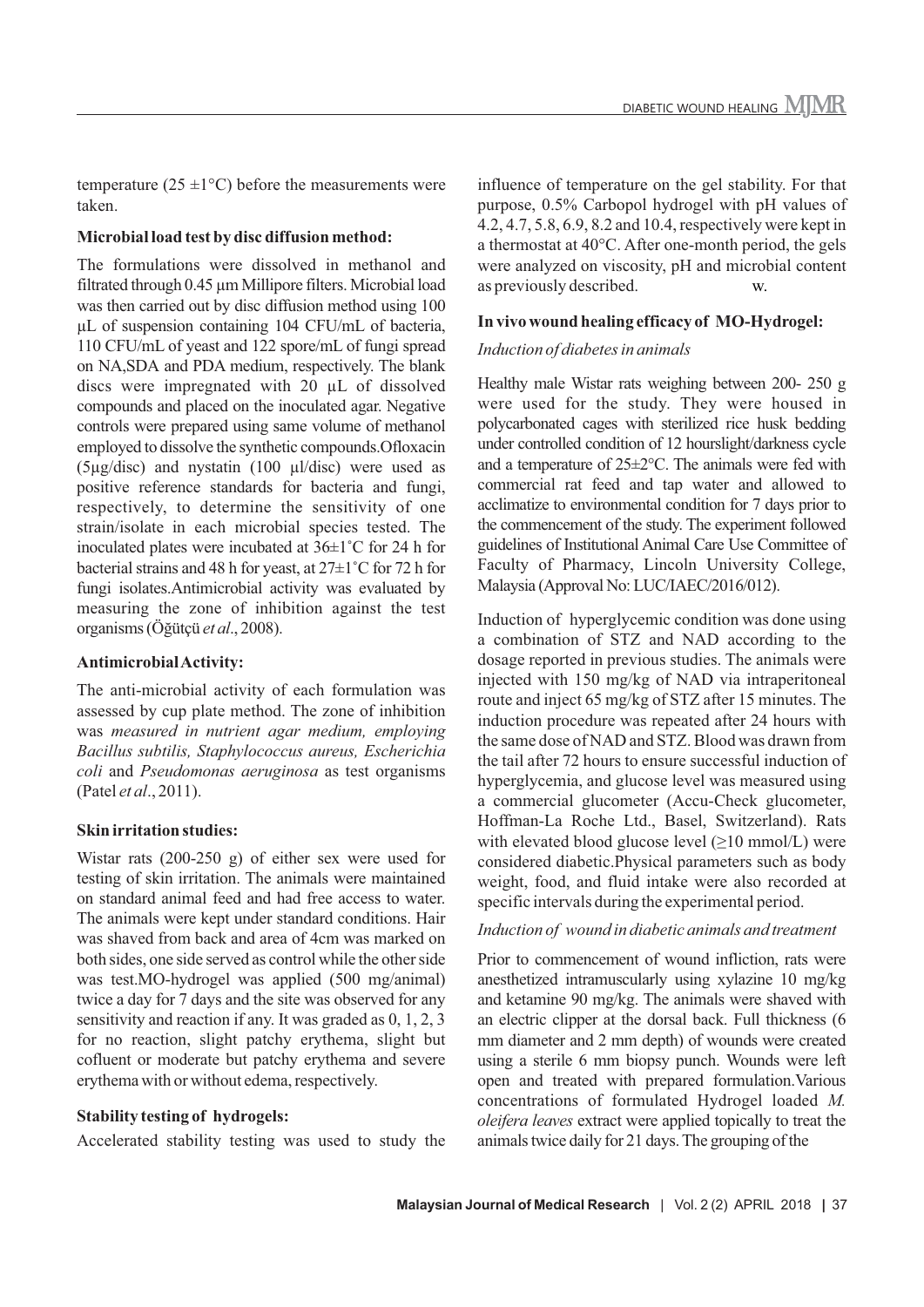animals is shown in Table1.Wounds were photographed with a digital camera on day 0, 3, 7, 14, and 21 to assess the progress of wound closure. Wound size (surface area of the wound) was measured by tracing the wound on day 3, 7, 14, and 21 using a transparent paper and graph paper (Teoh *et al*.,2009).The percentage wound contraction (%WC) was also determined using a formula:

% WC= Initial wound size − wound size at specific day/ Initial wound size×100.

| Table 1: Animal grouping and treatment |  |  |
|----------------------------------------|--|--|
|----------------------------------------|--|--|

| Group          | <b>Number of animals</b> | <b>Treatment</b> | Dose             |
|----------------|--------------------------|------------------|------------------|
|                | 6                        | Vehicle          | Normal control   |
| $\overline{c}$ | 6                        | Vehicle          | Diabetic control |
| 3              |                          | Formulation 1    | $0.5\%$          |
| 4              | 6                        | Formulation 2    | $1.0\%$          |
| 5              | 6                        | Formulation 3    | $2.0\%$          |
| 6              | 6                        |                  | Market sample    |

#### **Statistical analysis:**

All values are reported as mean  $\pm$  S.E.M. The statistical differences among groups were assessed using the Duncan multiple range test and analysis of variance (ANOVA). A value of  $p<0.05$  was considered significant. Statistical analysis was performed using the SAS for Windows software.

# **RESULTS AND DISCUSSION**

# **The Preliminary Phytochemical Analysis:**

The preliminary phytochemical analysis of the hydroalcoholic extract of *M.oleifera* indicated the presence of saponins, carbohydrates, and alkaloids.

# **Physical Examination:**

The physical properties of the gel formulations are shown in Table 2 and Figure 1.All gel formulations showed good homogeneity and spreadability. The physical appearance of formulations was transparent to pale green translucent nature according to the concentration of MO extract. The pH of the gel formulations was in the range of  $5.8 \pm 0.03$  to  $6.2 \pm 0.23$ , which lies in the normal pH range of the skin and would not produce any skin irritation. It is important to mention that there was no significant change in the pH values as a function of time for all formulations. The viscosity values of all the prepared formulations were considered acceptable with the formulations F3 and F4,which were less viscous than the other formulations.

*Table 2: Physical characterization of MO-Hydrogel*

| <b>Formulation</b> | Color               | Appearance            | Homogeneity | рH             | <b>Viscosity</b><br>(cps) | <b>Spreading</b><br>efficiency<br>(Diameter in<br>mm) |
|--------------------|---------------------|-----------------------|-------------|----------------|---------------------------|-------------------------------------------------------|
| F1                 | Colorless.          | Thick;<br>Transparent | Homogenous  | $5.6 \pm 0.03$ | 8950±39                   | $62 \pm 0.52$                                         |
| F <sub>2</sub>     | Pale green<br>color | Thick:<br>Transparent | Homogenous  | $5.8 \pm 0.02$ | 8870±49                   | $68 + 0.39$                                           |
| F3                 | Pale green<br>color | Thick:<br>Translucent | Homogenous  | $5.8 \pm 0.05$ | $9021 \pm 101$            | $65\pm0.28$                                           |
| F4                 | Green<br>color      | Thick:<br>Translucent | Homogenous  | $6.1 \pm 0.02$ | $9215 \pm 59$             | $71 \pm 0.47$                                         |
| F5                 | Green<br>color      | Thick:<br>Translucent | Homogenous  | $6.2 \pm 0.01$ | $9317 \pm 72$             | $68\pm0.32$                                           |



*Figure 1: The digital photographic images of hydrogels (containing 0, 25, 50 and 100% of MO extract respectively) kept in inverted position.*

#### **Microbial load:**

Microbial contaminants may be grouped into harmful, objectionable, and opportunistic organisms. Harmful organisms are toxin-producing, disease causing organisms such as *S. typhi, E. coli, P. aeruginosa, and S. aureus*. Objectionable organisms can cause disease or may interrupt the function of the agent leading to the deterioration of the product. These include *Salmonella spp*., (proteolytic types) and fungi (mycotoxin producing types), *Pseudomonas spp*., and *Candida albicans*. Organisms are said to be opportunistic if they produce disease or infection under special environmental conditions. Harmful organisms are excluded from all pharmaceutical products and excipients. With regard to the CPH pectin sample tested, no harmful microorganisms were identified (Table 3 and Figure 2) and the total microbial count was within the specified limit; hence, it passed the microbial quality test.

*Table 3: Microbial load of MO extract and MO loaded hydrogels*

| <b>Protocol</b>                                              | <b>Results</b> | <b>Inference</b> |  |
|--------------------------------------------------------------|----------------|------------------|--|
| MeOH extract with Nutrient<br>agar                           | None detected  | Passed           |  |
| Hydrogel loaded MeOH extract<br>with Nutrient agar           | None detected  | Passed           |  |
| MeOH extract with Potato<br>Dextrose Agar                    | None detected  | Passed           |  |
| Hydrogel loaded MeOH extract<br>with Potato Dextrose Agar    | None detected  | Passed           |  |
| MeOH extract with Sabouraud<br>dextrose agar                 | None detected  | Passed           |  |
| Hydrogel loaded MeOH extract<br>with Sabouraud dextrose agar | None detected  | Passed           |  |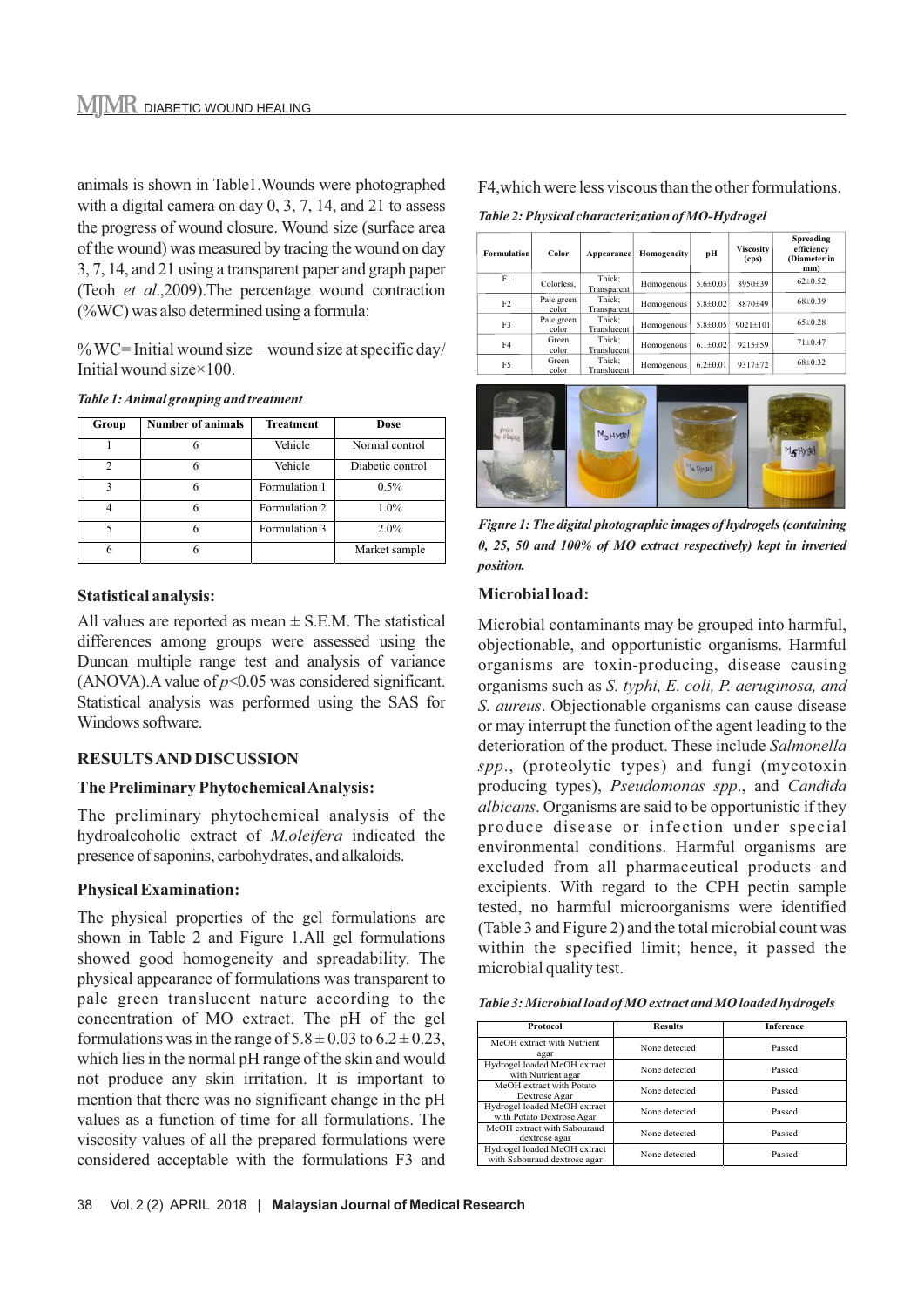

*Figure 2: Microbial load of MO extract and MO loaded hydrogels*

#### **Antimicrobial activity:**

Antimicrobial activity is one of the mechanisms by which some bioactive substances effect the wound healing. *Echerichia coli*, *Pseudomonasaeroginosa* and *Staphylococcus aureus* were selected as they comprise of the bacteria that commonly colonize on open wounds to cause poor healing. The benefits of antimicrobials in wound management have been established in numerous studies suggesting accelerated healing with either systemic or topical application of antibiotics; thus, endorsing antimicrobial activity as a mechanism of wound healing. In these studies, the concentration of MO extract does not have antibacterial effect against the selected organisms (Table 4  $&$  Figure 3). These studies suggest that the pro-wound healing activity of Moringa oleifera leaves extract may causemechanism other than antibacterial activity.

| <b>Test organism</b>      | Zone of inhibition (mm) of hydrogel |           |           |           |
|---------------------------|-------------------------------------|-----------|-----------|-----------|
|                           | 25%                                 | 50%       | $100\%$   | Control   |
| E. coli                   | Not found                           | Not found | Not found | Not found |
| Pseudomonas<br>aeroginosa | Not found                           | Not found | Not found | Not found |
| Staphylococcus aureus     | Not found                           | Not found | Not found | Not found |
|                           |                                     |           |           |           |



*Figure 3: Antimicrobial activity of MO loaded hydrogel formulation against Echerichia coli, Pseudomonas aeroginosa and Staphylococcus aureus*

#### **Svkin Irritation Test:**

All the animals tolerated the applied MO-hydrogels and no signs of irritations were detected during the whole period of study.

The measurement as presented in Figure 4 was done after the gel was tested for accelerated stability at 40°C (1-month period). As can be seen from Figure 4, the cohesiveness for almost all gels after they werestored at 40°C was found to be lower as compared to freshly prepared gel. The differences were more pronounced for pH values from 7 to 10.By increasing the temperature, the mobility of polymer chains increases, and we can see a fall in the gel cohesiveness. Increased mobility of polymer chains gives a shorter chain entanglement lifetime and it gives a more Newtonian flow to the gels (Fresno Contreras *et al.,* 2001)——. It is known from literature that PAA hydrogels do show changes in original structure after storage tests. This can be because of catalytic degradation of polymer chains and changes in the distribution of neutralizing ions within the gel. The ions within the gel can get released from the immediate icinity of the polymer gels into the bulk of aqueous phase (Tamburic *et al*.,1995).However, more recent publications on Carbopol Ultrez20 gels suggest a littleviscosity change under the normal storage and use of temperatures.One of the advantages of using Carbopol Ultrez 10 should be the fact that the possibility of unaccepted changes in the product's characteristic will be minimized.



*Figure 4: Skin irritation test (control, treated with MO-Hydrogel 0 hour and 4 hour)*

#### **Wound healing activity:**

Wound contraction is another parameter used to assess wound healing. Significant wound healing activity was observed in animals treated with MO-Hydrogel in the diabetic wound. Wound contraction on day 8 in the extract treated group was 89.76% which was significantly (*P*<0.05) higher as compared to the control (45.75%) and standard (73.38%) groups. MO-Hydrogel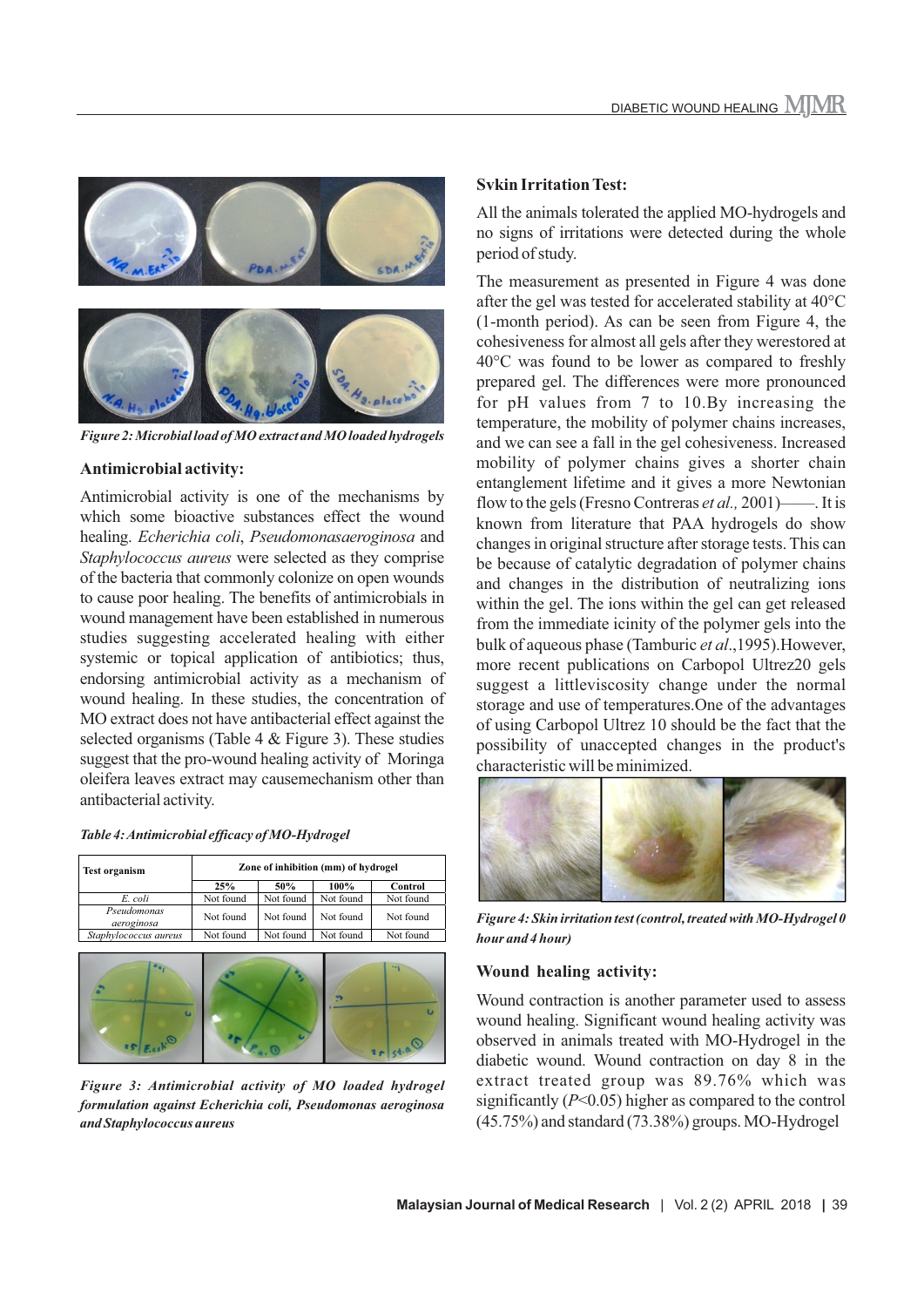showed faster wound healing as compared to control group and wound contraction rate was also quicker (Figure5). This might be due to stimulation of interleukin-8,an inflammatory α-chemokine which affects the function and recruitment of various inflammatory cells, fibroblasts and keratinocytes (Moyer *et al*., 2002). On the basis of the result obtained in the present investigation, it is possible to conclude that the MO-hydrogel has significant wound healing activity.Several flavonoids including quercetin, kaempferol and isoquercetin present in MO leaves extracts are known to promote wound healing process.Based on the results, it is concluded that the *Moringa oleifera* leaves extract loaded hydrogel has significant wound healing activity in diabetes induced Wistar rats.



*Figure5:Digital photographs of excision wounds induced diabetic induced animals with MO-Hydrogel treatment on day 1,7, 14, and 21.*

# **CONCLUSION**

Wound healing process consists of different phases such as granulation,collagenization,collagen maturation and scar maturation which are concurrent but independent to each other. Besides, new treatments are to be introduced (Eldor *et al*., 2004). However, most treatments are effective in mild to moderate wounds and the risk of amputation has not yet been addressed. Integration of the traditional herbal medicine with suitable drug delivery system is urgently needed for the treatment of diabetic wounds.The present study has demonstrated the promising wound healing activity of an aqueous fraction of *Moringa oleifera* leaves in an animal model of hyperglycemia through improved wound contraction, epithelialization, and modulation of inflammatory mediators. This confirms the in vitro wound healing activity earlier reported by our group.

# **ACKNOWLEDGEMENT**

All the authors were thankful to Dr. Wendy, and Ms. Parimala, (Faculty of Pharmacy, Lincoln University College, Malaysia) for their extensive support in animal studies.

# **REFERENCES**

- Brem, H. & Tomic-Canic, M. (2007). Cellular and molecular basis of wound healing in diabetes. *Journal of Clinical Investigation*, 117(5), pp 1219- 1222.
- Dorai, A. A. (2012). Wound care with traditional, complementary and alternative medicine. *Indian Journal of Plastic Surgery*, 45(2), pp 418-424.
- Eldor, R., Raz, I, Ben Y , A.& Boulton, A. J. (2004). New and experimental approaches to treatment of diabetic foot ulcers: a comprehensive review of emerging treatment strategies. *Diabetic Medicine*, 21(11), pp 1161-1173.
- Fresno Contreras,M. J., Ramírez Diéguez, A.&Jiménez Soriano,M. M.(2001). Rheological characterization of hydroalcoholic gels-15% ethanol of Carbopol Ultrez 10. *Farmaco*, 56(5-7), pp 437- 441.
- Gothai,S.,Arulselvan,P.,Tan,W.S. & Fakurazi,S.(2016). Wound healing properties of ethyl acetate fraction of *Moringa oleifera* innormal human dermal fibroblasts.*Journal of Intercultural Ethnopharmacology*,  $5(1)$ , pp 1-6.
- Guo,J.H.(2003).Carbopol Polymers for Pharmaceutical Drug Delivery Applications, *Drug development and delivery*, 3(6).
- Islam,M.T.,Rodríguez-Hornedo,N.,Ciotti,S.&Ackermann C.(2004).Rheological characterization of topical carbomer gels neutralized to different pH.*Pharmaceutical. research*, ,21(7), pp 1192-1199.
- Karakkattu, V. K., Tiwari, S., Purandare, V. B.,Khedkar, S.,Bhosale,S.S. & Unnikrishnan,A.G.(2014). Choice of wound care in diabetic foot ulcer: A practical approach. *World Journal of Diabetes*, 5(4), pp 546- 556.
- Moyer, K. E., Saggers, G. C., Allison, G. M.,Mackay, D. R.& Ehrlich, H. P. (2002). Effects of interleukin‐8 on granulation tissue maturation. *Journal of cellular physiology*, 193(2), pp 173-179.
- National Diabetes Information Clearing house. National Diabetes Statistics fact sheet. http://diabetes.niddk.nih.gov/dm/pubs/statistics/in dex.htm.
- Öğütçü,H.,Sökmen,A.,Sökmen,M.,Serkedjieva,J.,Daferera